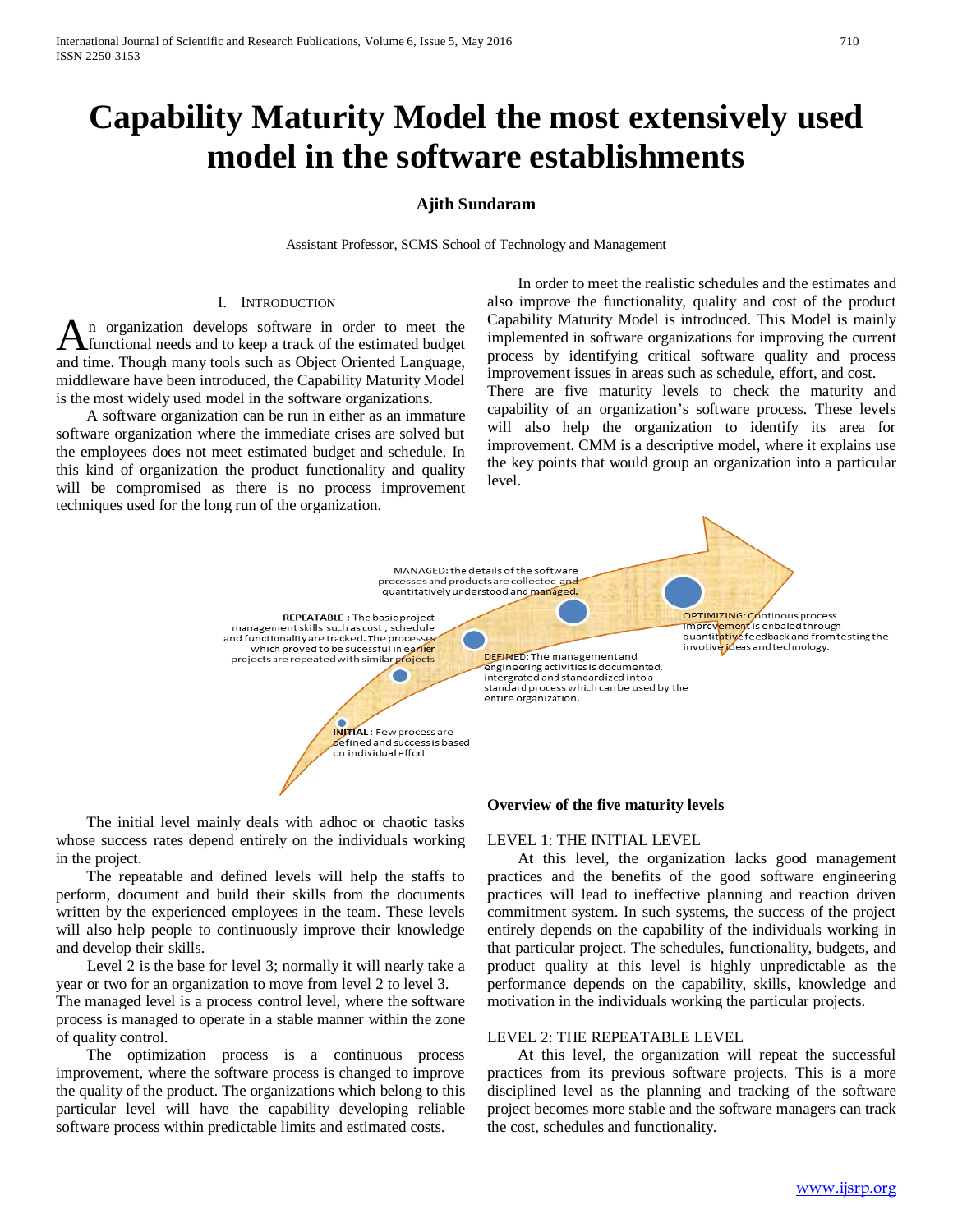## LEVEL 3: THE DEFINED LEVEL

 At this level, a standard document is created for developing and maintaining the software across the organization. There is a well-defined process such as readiness criteria, inputs, standards and procedure for performing the work, verification mechanism, outputs and completion criteria. As this software is well defined, the management system will have good control on the technical and functional progress of the project. This processes established will help the employees of the organization to perform effectively.

## LEVEL 4: THE MANAGED LEVEL

 At this level, the organization will set quantitative quality goals for the software products and processes. The success rate of the project is predictable as the entire process is estimated and operates under the estimated limits. In this level, the level of process capability will allow the organization to check if the process and product quality is still within the quantitative bounds of the measured limits.

# LEVEL 5: THE OPTIMIZING LEVEL

 This is a continuously improving level which continuously strives to improve the organizations process capability and also the performance of the project. The improvisation occurs mainly by implementing innovative ideas in new technologies and methods.

# **Visibility into the software process at each level**

 Apart from the software engineers who have the primary exposure to the project, there should be visibility for the managers to have idea about the nature and the work progress in the project.

 The visibility in the project at different levels may vary accordingly. For instance, at the initial level, there will not be any clarity for managers about the project as there are no proper tracking and estimates done in the project. In the next level, the basic project management activities are taken care and the requirements from the customers and the work progress are captured in a systematic manner. As the level the project increases, there will be more clarity in the project; both the managers and the engineers will understand their roles and responsibilities. The accurate status and the work progress of the project can be obtained very easily. As the project grows to the next level, the accuracy and the success rates become high as the visibility into the project becomes high. The risk areas are identified in prior and appropriate measures are taken to rectify it.

 Based on the maturity level, the software process can predict the project's ability to meet its goals. As the maturity level increase the difference between the estimated result and the actual result decreases across the projects. For example, a project in level 1 will find it difficult to meet its target delivery date and there will be wide differences in the actual project delivery date due to its unpredictable nature, whereas in a level 5 project, the difference between the actual and scheduled delivery date may vary with a small range of difference.

 As the maturity of the organization increases, the targeted result also increases by reducing the cost, shortening the development time and increasing the productivity and quality of the project. At lower maturity level, the development time can be longer due to rework; this in turn will increase the cost of the project and decrease the productivity and quality of the product. At the same time in higher levels, there will be continuous process improvement and defect prevention techniques to increase the efficiency of the project.

 Each maturity level acts as a foundation for the succeeding maturity levels, so skipping any of the above levels will not be productive. The processes without a proper foundation will fail at every step and there won't be any future improvements.

 If a Level 1 organization skips level 2 and moves to level 3 directly, the management processes will be under pressure, due to which the engineering processes will be sacrificed to schedule and cost pressure. If the level 4 is implemented without implementing level 3, it will result to a failure in the organization as it's difficult to identify meaningful processes in the absence of level 3 (defined level). As a result, the organization should focus on the needs of improving the process; efforts need to be taken to implement processes from high maturity levels instead of skipping the levels.

 The operational elaboration of CMM is made to support the different in which it can be used. The strengths and the weakness in the organizations can be identified using CMM by the assessment team. CMM helps to identify the risks in selecting the contractor for outsourcing and to monitor the contracts. CMM is used to understand the necessary activities to plan and implement a process improvement program in the organization. CMM helps to improve and define software processes in the organizations. Because of various uses of CMM, the actual process recommendations can be derived from the structure of maturity levels.

# **Internal Structure of Maturity Levels**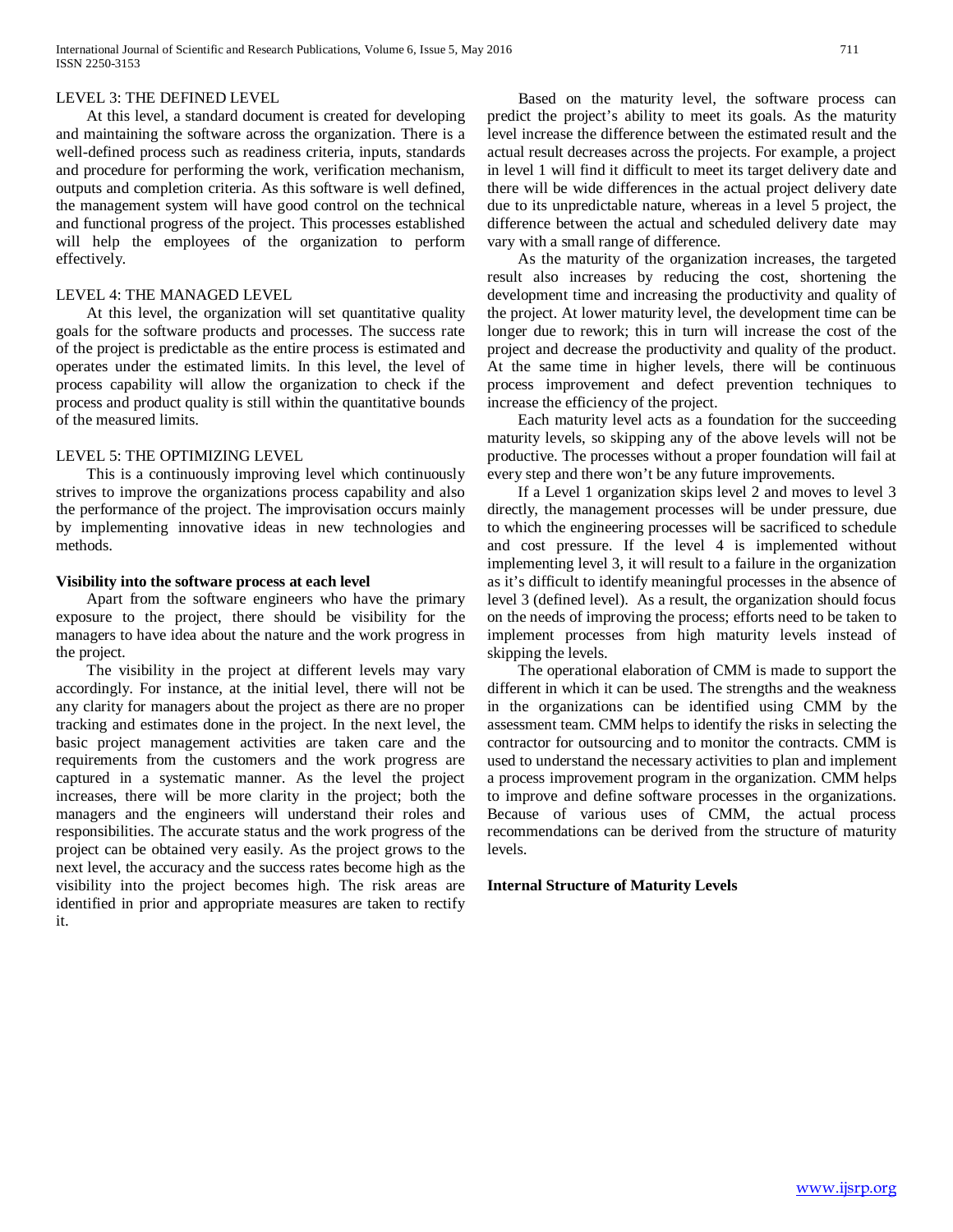

# Maturity level:

 Each maturity level will define the maturity of the organization. As the maturity level increases, the organizations will have a sound project management control and the activities will work in a disciplined manner. Key Process Area:

 It is a collection of activities which should achieve a set of goals to improve the process capability of the organization. At different levels, the path to achieve the key process area may differ across the projects based on the platform or domain of the project.

Key process areas by maturity level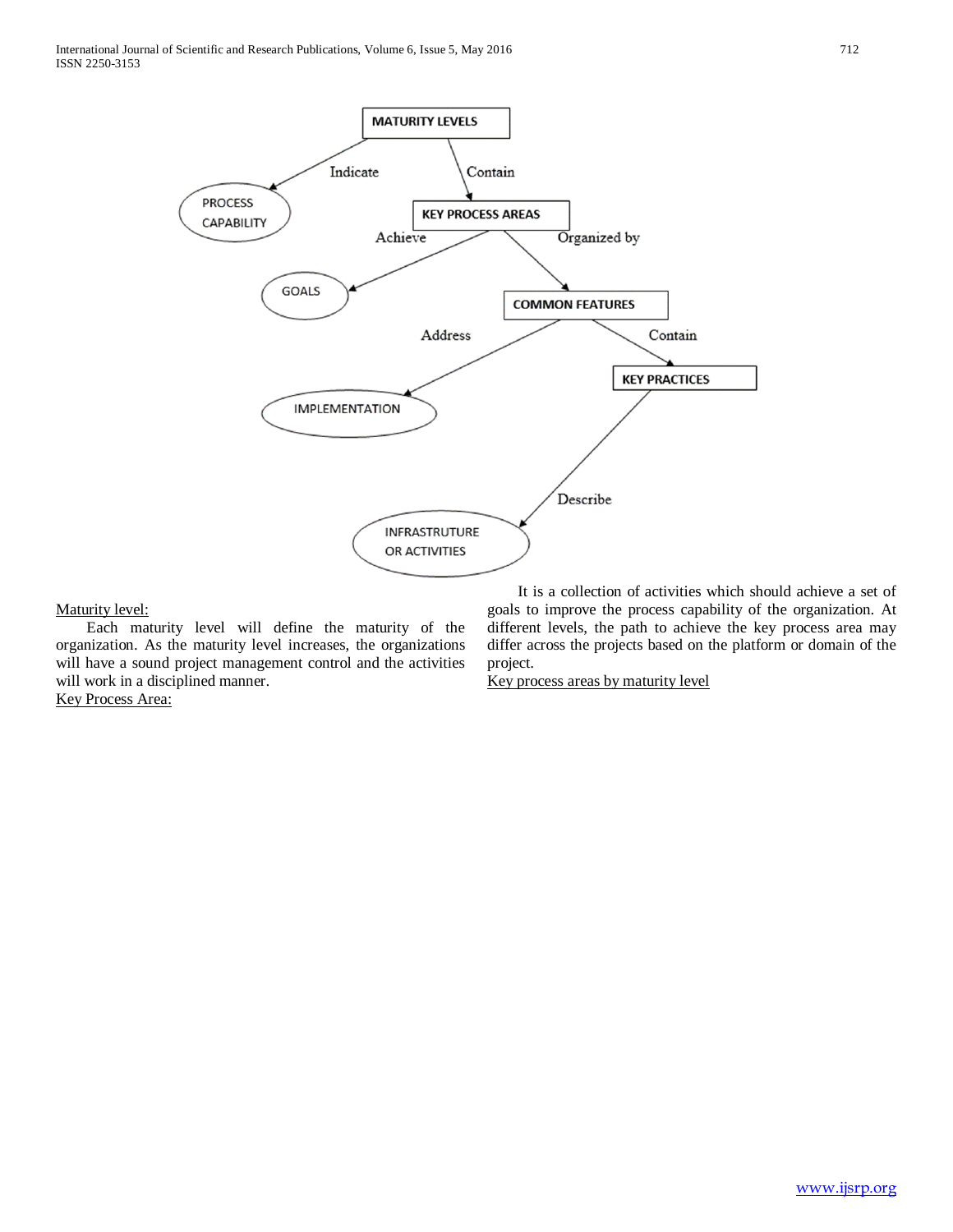

 The CMM does not describe all the processes areas that are involved in development; it will only describe the key processes which will enhance the process quality. Each maturity level has certain set of key processes which has to be satisfied. The key processes of CMM are one of the ways to describe the organizations maturity. Each of these key processes is set based on the experience in the software industry i.e both in the engineering and management fields.

Description of the key process areas at level 2

- Requirement management establishes an understanding with the customer and the organization on the customers' requirement. This agreement will act as the basis for planning and managing the software projects.
- Software Project Planning: a realistic plan is made for performing the software engineering and managing the project. As without a proper plan, project cannot be implemented effectively
- Software Project tracking and Oversight: provides more visibility into actual progress so that appropriate actions can be taken when software projects performance deviates from the actual plan.
- Software Subcontract management: it will select the qualified subcontractors to award them with business and manage them efficiently.
- Software quality assurance: will provide the management with the needed visibility into the project and the end products built by the project.

Software configuration management: it is the integral part of most of the management and engineering process. It is mainly meant to provide integrity of the products built by the software projects throughout the projects software life cycle.

Description of the key process areas at level 3

- Organization Process Focus: it builds the organizational responsibilities for software process to improve the organizations overall process capabilities.
- Organization Process Definition: to improve the performance across the project, a usable set of software process assets is maintained and developed to provide basis for cumulative long term benefits to the organization.
- Training Program: to perform the roles and responsibility effectively, the individuals should be trained to develop their skills and knowledge. The software projects should identify their needed skills and train the employees based on the requirements of the project.
- Integrated software management: it integrates the software engineering and management activities to a well-defined software process that is tailored from organizations software process and assets. The software project planning and Software Project tracking and Oversight at Level 2 acts as a foundation for integrated software management.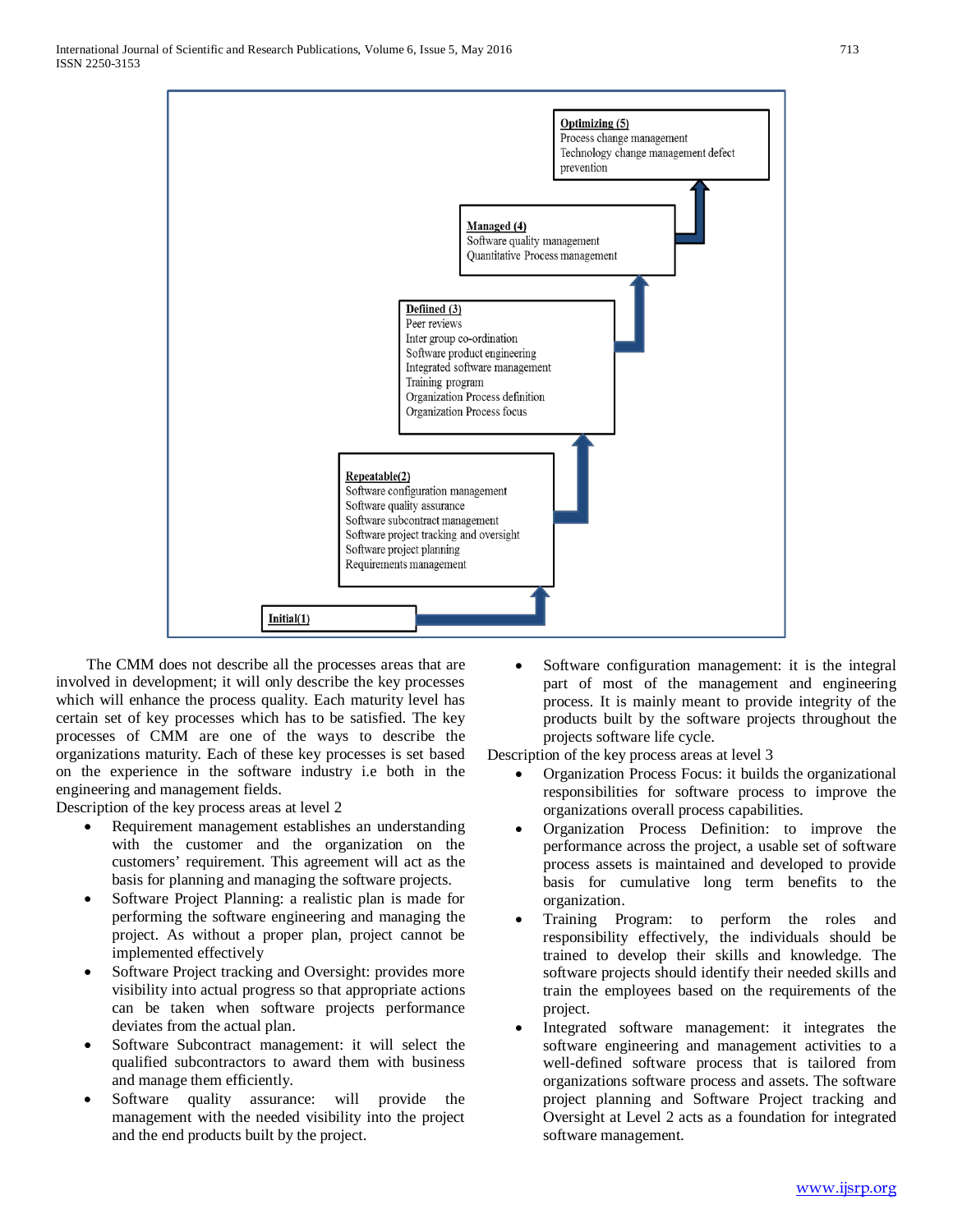- Software Product Engineering: this process integrates the software engineering activities to produce efficient and effective software products. It describes technical activities of the project such as requirements, analysis, design, code and test.
- Intergroup Co-ordination: it co-ordinates the software engineering groups to participate actively with other engineering groups so that the customer requirements can be satisfied effectively.
- Peer Review: is done to remove the defects from the software projects efficiently.

Description of the key process areas at level 4

- Quantitative process management: it quantitatively controls the performance of the software project. The performance of the software process depends on the actual results achieved by following the software process.
- Software quality management: this develops an understanding on the quality of the software projects product and achieves specific quality goals.

Description of the key process areas at level 5

- Defect Prevention: it identifies the defects, rectifies it in the software process from recurring.
- Technology change management: it identifies new technologies and transfers them into the organization in a disciplined manner.
- Process change management: this process continuously improves the software processes by improving the quality and productivity of the product and also by decreasing the cycle time required for the product development

# Common features:

 Common features are the attributes which ensures that the implementation of the key process areas is effective, repeatable and lasting. The five common features are:

- Commitment to perform: it describes the actions that will be taken by the organization to ensure that the process is established properly
- Ability to perform: It describes the preconditions such as resources, organizational structures and training that should exist in the project to implement software process.
- Activities performed: it describes the roles and procedures such as estimating the plans, tracking the completed work and taking corrective measures in case of any defects to implement a key process area.
- Measurement and Analysis: It describes the need to measure and analyze the process. It will check the status and effectiveness of the activities done in the project.
- Verifying implementation: it makes sure that the activities performed in the project are performed in compliance with the established process. These measures include reviews and audits by the management and software quality assurance team.

# Key practices:

 Each key process area is defined in terms of key practices that satisfies its goals. The key practices describe the infrastructure of an organization and the activities that contribute to the implementation of the key process area. The below given process diagram shows a detailed example of the structure underlying a key practice for the Software Project Planning key process.

 The below figure makes sure that the goal for achieving the goals for documenting plans for planning and tracking the project, the organization should have an already documented procedure for deriving the estimated software size. The details of the expectations of this procedure would be historical size data, assumptions in documenting, and reviewing the estimates.

The main idea of using key practices is that the goals set in the key process areas are achieved efficiently.



# **Software Process Assessment and Software Capability Evaluation Methods**

 Software Process Assessment: This process mainly focuses on identifying the improvement areas and prioritizing it using the CMM which will help them in identifying and prioritizing. The guidance provided by key practices in CMM helps to plan an improvement strategy for the organization.

 Software Capability evaluation: This process focuses in identifying the risk related with a project or contract on building high quality software within the estimated schedule and budget. These types of evaluations are performed on the existing contracts to check their performance and identifying their potential improvement in software process.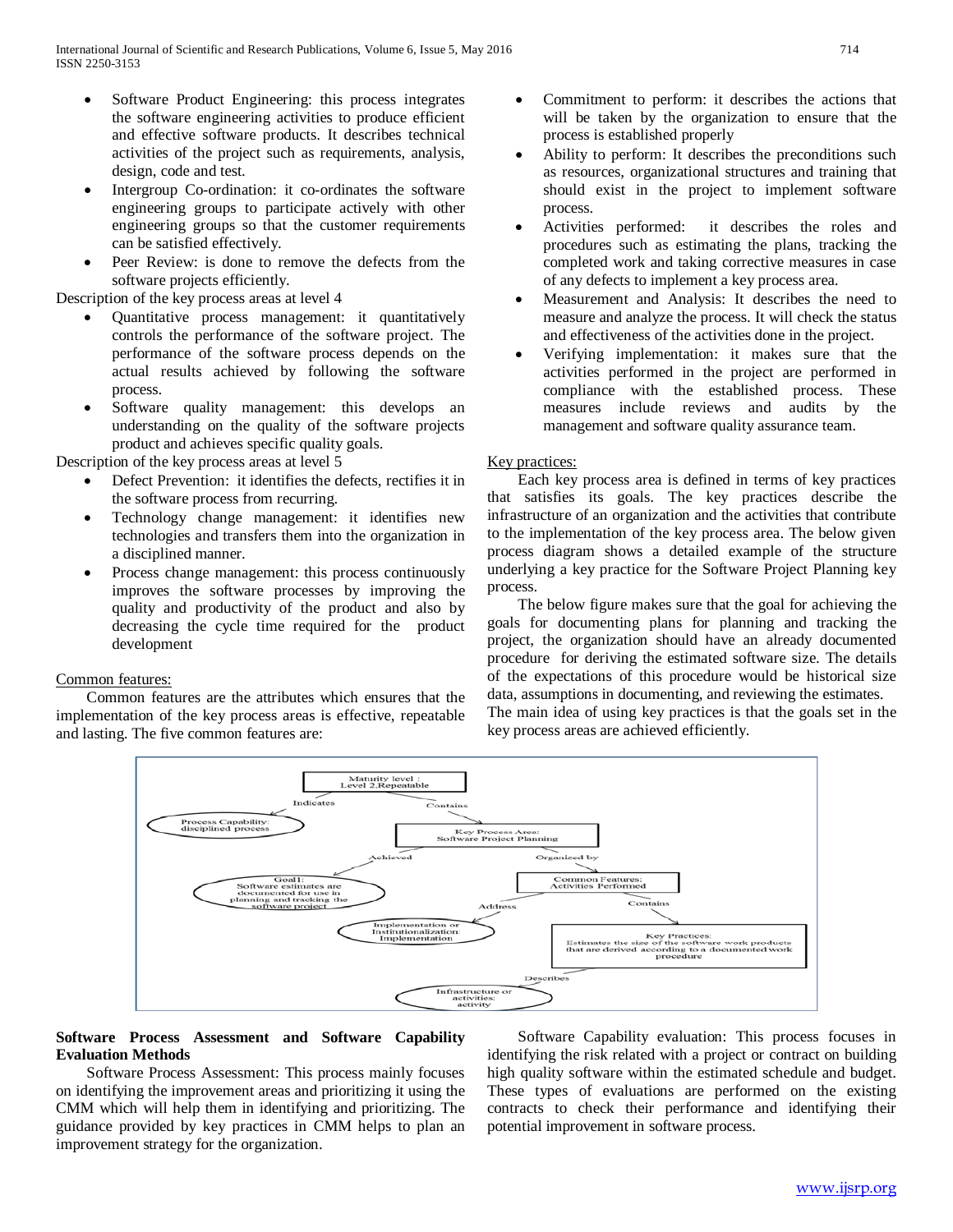# Common Steps in Software Process Assessments and Software Capability Evaluations

 Firstly a team which is well trained in CMM as well as assessment and evaluation method should be selected. The members in the team should have equal knowledge in both engineering and management areas.

 The second part would be to have a representative from a site that would be assessed and evaluated to complete the maturity questionnaire. Once it is completed the team will perform a response analysis which tallies the questions and identifies the areas that needs more concentration.

 After tallying, the team will visit the site which has to assess and based on the results of response analysis, the team will conduct interviews and reviews documentation to gain understanding of the software process done in the site. The key process areas and the key practices acts as a guide to the team members for questioning, listening and reviewing the information's in the document. Based on the team's professional judgment, it has to be decided whether the implementation of key process areas will meet the relevant key process area goals. If there are differences between the key practices areas in CMM to that seen in the site, the team should document its rationale for judging that key process areas.

 The list of findings which identify the strengths and weakness of the team at the end of the on-site period act as the basis for process improvement in software process assessment, whereas it becomes a part of risk analysis in software capability process.

 Finally the key process area profile is prepared by the team which gives the details of the areas where the organization has achieved the goals and not achieved the goals.

To summarize both the software process assessment and software evaluation method, few points are mentioned below:

- The maturity questionnaire is used as reference during the on-site visit
- CMM is used as a map for guiding the on-site investigation
- Finds the strengths and weaknesses in terms of key process areas in CMM
- Based on the analysis, a profile is created to satisfy the goals within the key process areas.



Differences between software process assessment and software capability evaluation

 Though there are some basic similarities as mention in the above paragraph, the Software Process Assessment and Software Capability Evaluation differs in factors such as motivation, objective, outcome, and ownership of the results. The detailed difference between the software assessment and Software Capability process are given below:

 Software Process assessment: The success of this process depends on the commitment and the success of the staffs to improve the organization. The questionnaires used in this process are used for testing the maturity levels issues. The interviews play a vital role in understanding the organizations software process. Besides the above factors, the motivation and enthusiasm in executing the scheduled plans are most valuable outcome of the assessment.

 Software Capability evaluation: it is based on an audit oriented method. One of the main objectives is monetary consideration, as the teams evaluation will select the contractors

and select the award fees. The documentation also plays a vital role, and the documented audit trail proves that the software process is implemented by the organization.

# Other Uses of the CMM in Process Improvement

 CMM can be used in other areas such as action planning, implementing the action, and defining the processes. For example, in Action Planning the members of the software process management team who have good knowledge on the issue in their project can compare their current issues with that of the goals set by the key process areas in CMM.

# Future Directions of the CMM:

 CMM is mainly developed to obtain an orderly, disciplined framework to address the management and software issues. It does not cover various others factors such as address expertise in a particular domain, how to select, hire and retain expert staffs. Short-term activities: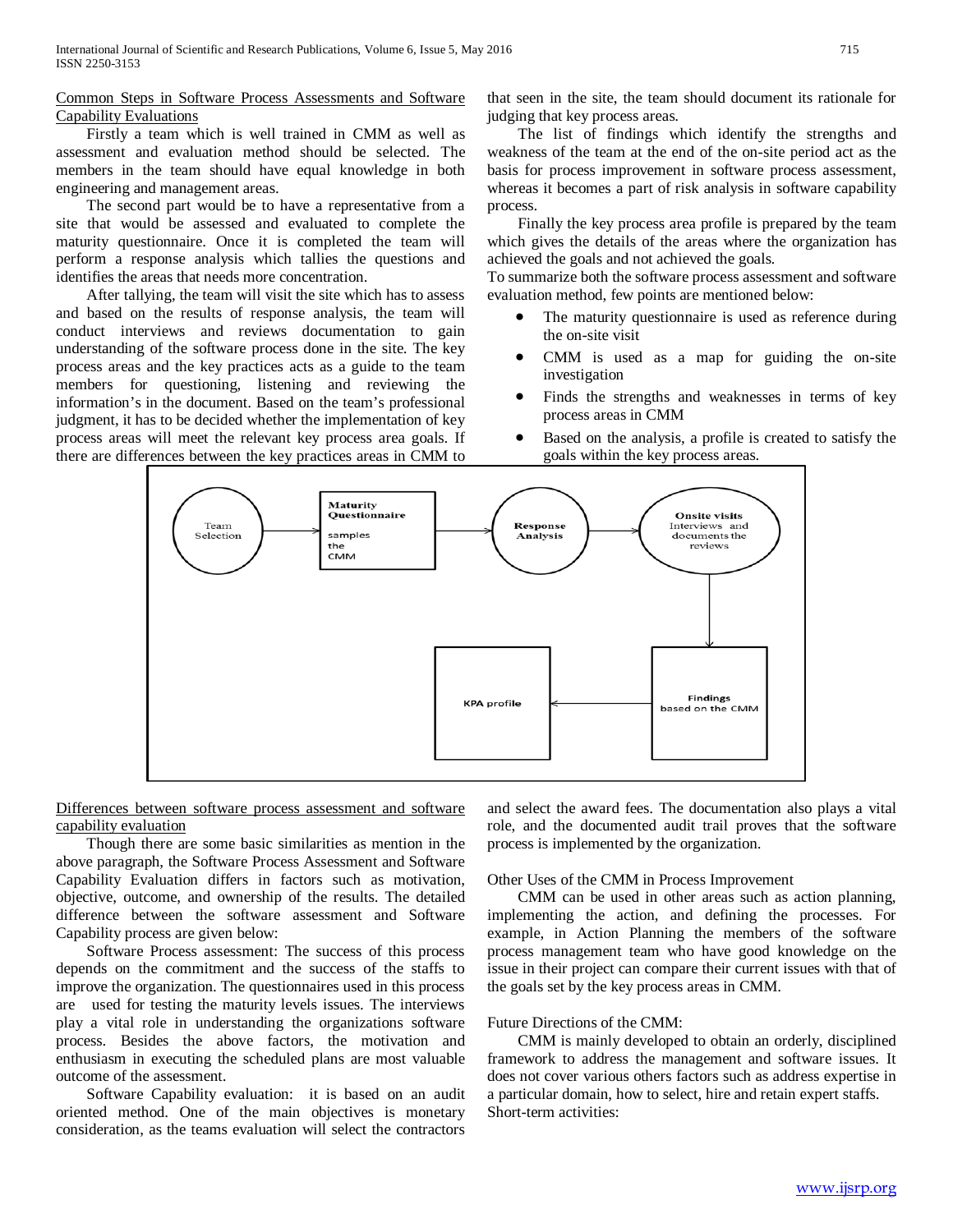Across United States, many tutorials and conferences are held to create awareness among the organizations in the industry to provide adequate knowledge about CMM and its associated tools, Software Process Assessment training, Software Process Capability evaluation. As a short term focus, a tailored version of CMM should be developed in small projects or small organizations.

## Long –term activities

 In the coming years, CMM will continue to improve its standard through continuous testing through use in software process assessments and software capability evaluations. Though the document will be continuously modified, CMM v1.1 will always remain as the base version.

 The next version, CMM version 2, more priority will be given to levels 4 and 5 than to level 2 and 3. Further, CMM will also include various technology and human resource issues and become a multi-dimensional process.

 A study was done, to assess the perceptions of personnel within the process improvement and process maturity work groups. Using the CMM architecture as the base, the Industrial Process Maturity Model (IPMM) was proposed. The data was tested with the help of various tools such as ANOVA and Pearson correlation coefficients. A set of survey questionnaire was circulated randomly to the Forbes 500 listed companies in US for the year 2001 and 2002. For the statistical purpose, respondents were grouped as management and non-management personnel.(Varkoi, Makinen, Mäkinen, & Makinen, 1998)

 On comparing the both the methods, CMM and the proposed IPMM, there are similarities and differences. Each level of the proposed IPMM method relates to the philosophical description of CMM. And the key difference between both the methods are, CMM contains many Key process areas within its architecture which decides the maturity level of the organization, but the proposed IPMM does not contain any key process in its current design.

 Based on the questionnaire, the first five questions is directly related to CMM's five maturity levels, and formed as the basis for the proposed IPMM maturity levels. The series of questions from proved that the system/organization was chaotic and continuous evaluation for improvement of the production process was not taken care.

 The questions were taken as the organizations additional attributes that was supported by both CMM and IPMM architectures. The testing results proved that the procedural documentation and training for the employees were carried out properly. This survey also proved that the process maturity was not considered within previous and existing improvement initiatives.

 The questions for comparing the relation between maturity level production process grouping and categorical grouping of processes for improvement facility, a slight positive relation was found.

# **CMM and Six Sigma model**

 CMM provides organization with a framework to improve their process areas and to reach higher maturity levels. However at times the organization finds it difficult to match the goals set for process improvement with that of the customer expectations and to predict and estimate the schedule, effort and quality. In order to address these issues, six-sigma is introduced.

 This research mainly explains the idea of introducing the six-sigma to gain statistical insight of achieving goals set by the software organization and customer needs. This research is carried in an organization named Tata Consultancy Services (TCS). The below given are the measures taken by TCS to include the CMM based process framework. To meet the business goals, various quality concepts are included into TCS-QMS. Currently out of 17devlopment centers, 15 are operating with SW-CMM level 5 maturity level. TCS ensures customer satisfaction in the following ways:

- Designing good product and service quality
- Quality control activities are integrated into software development.
- Quality assurance is stressed to prevent defects
- The process and quality is managed using metrics
- Continuous improvement is tested by introducing new technologies.

Features of TCS-QMS framework

- It provides a foundation for good project management by tracking cost, schedule, quality, and functionality. It also satisfies project level 2 KPA goals by estimation guidelines, checklists, procedures, project management review meetings, and automated project-tracking
- It provides architecture, for sharing the knowledge across the organization. The process engineering group and process owners implemented the process improvement techniques' in the software development life cycle such as training programs service level agreement and product peer reviews.
- It gives importance to data-driven management of software product and process quality.
- Statistical tools are used to identify the source of process problems and to identify and improve them.

 CMM provides the basic infrastructure to the organization, which along with implementing the six sigma technique will help the organization to improve their market place competition and achieve their business goals.

 Six-sigma focuses mainly on reducing the process variation and trying to make the process mean to coincide with the process target. It also helps to build the knowledge and skills necessary to address the key requirements in CMM such as quantitative process management, software quality management, defect prevention, technology change management, and process change management.

 Using the six sigma technique, a metrics was designed to convert the customer needs into operational measurements. The analysis of different types of metrics is given in detail below:

# Customer-centric metrics program

 The quality functional track is used to identify the software process and product metrics. This quality tool translates the customer needs into manageable actions. The below table shows the QFD house of quality matrix. The column total represents sum of products of each customer requirement and product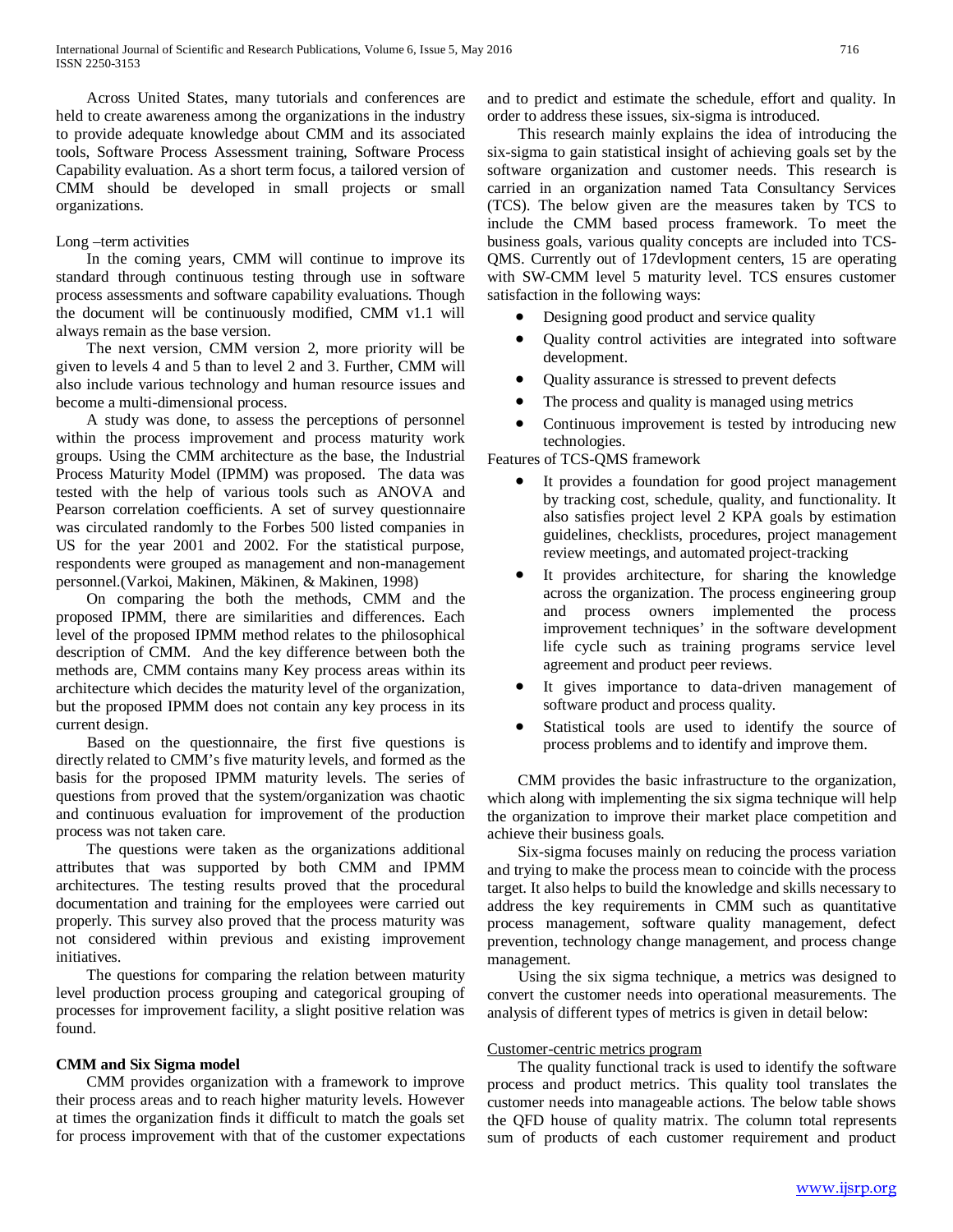requirement rating. The relationship between product characteristics and customer requirements is rated based on the relationship's strength (9- strong relationship, 3 medium relationship, 1-weak relationship).Then the team will further analyse the product requirements to design features that needs to meet these requirements.

| <b>Quality Function deployment</b>                   |                             |                                     |                     |                     |                     |
|------------------------------------------------------|-----------------------------|-------------------------------------|---------------------|---------------------|---------------------|
| <b>First House of Quality</b><br>deployment function | <b>Product Requirements</b> |                                     |                     |                     |                     |
| <b>Customer Requirements</b>                         | <b>Rating</b>               | Object<br><b>Oriented</b><br>design | <b>Use</b><br>cases | <b>Traceability</b> | Coding<br>standards |
| Reliability                                          | 10                          | 9                                   | 9                   | 9                   | 3                   |
| Maintainability                                      | 10                          | 9                                   | 3                   | 9                   | 9                   |
| Portability                                          |                             | 9                                   | 3                   | 3                   | 3                   |
| Testability                                          | 5                           | 3                                   | 9                   | 9                   |                     |
| X<br><b>Of</b><br>Total<br>rating<br>requirement     |                             | 258                                 | 186                 | 246                 | 146                 |

 Based on the above test results, the team will select the inprocess metrics, to meet the objectives specified by the customer:

- Strict measures are taken to align business priorities.
- Process and product performance against clientestablished targets, operational requirements, and quality objectives are benchmarked.
- Processes are improved to attain the defined performance limits.
- Facilities are given to achieve the goal of continuous improvement.

## Metrics Analysis and Management:

 The process variability is the basis for process metrics analysis. Process variation has two components:

 Natural process variation /common-cause or system variation: These variations happen naturally in all the process.

 Special cause variation: it is caused by some extra-ordinary situations in the project.

 To produce a good output, both types of variations should be reduced to make the system more predictable. The special causes are identified through the presence of points outside the control limits of  $\pm$  3 $\sigma$  limits. The below figure represents the two process tests carried out. The test1 shows the limits outside  $\pm 3\sigma$ and the points that are 1ϭ from the center line.

 Control chart patterns for a sample process. The process failed two tests: Test 1 identified points two and three as outside the 3.00 sigma limit (SL); Test 2 identified points 15–18 as 1.00 sigma from the center line.



 Test 1 showed special variation and failed the test as it resulted from the strict schedules which had to be re-worked after internal reviews. This test was corrected by loading project teams

more uniformly which helped to reduce the re-work as the team members had experience in their prior project. This test yielded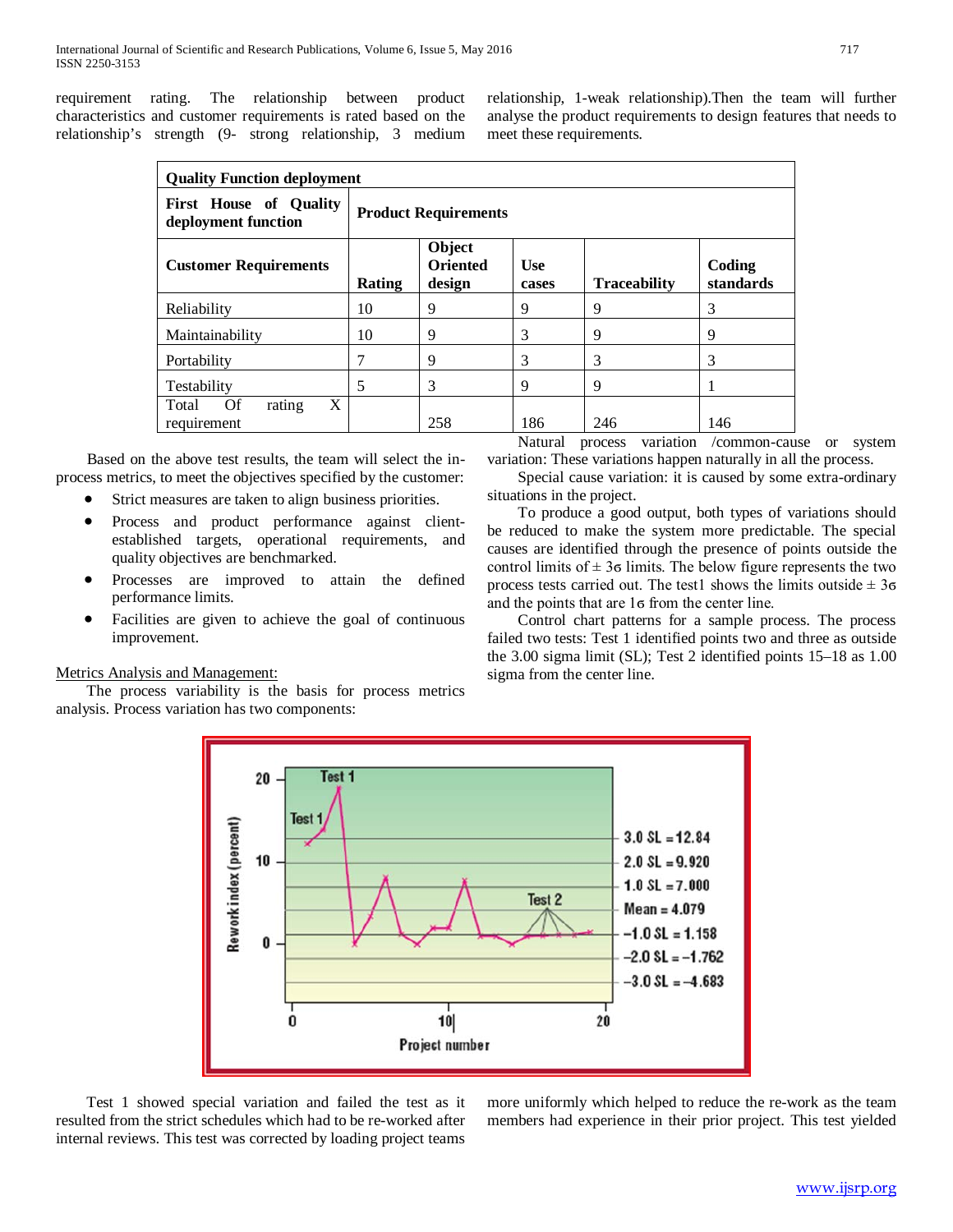good result and proved that there was knowledge sharing in the team.

# Process Capability Calculation:

 Six-sigma monitors the process using control charts, which compares the control limits with that of the specification limits. Process capability is measured in terms of capability indices Cp, Cpk, and Cpm. Capability indices are not used to describe the process, instead they are used to compare the process capability.

In terms of sigma capability ( as shown in the below graph), process capability is the number of standard deviations that is accommodated within the mean and the specification limits. This corresponds to defect probability and is computed as :

 $Z = (x-μ)/σ$ 

Where x is the specification limits,  $\mu$  is the mean, and  $\sigma$  is the standard deviation



 The Z capability is the area under the normal curve up to the specification limit. Tracking the process capability in terms of Z makes sure that the process variations are reduced and also the process centering objectives.

 To test the variations, two processes were taken as example. The process 1 has large variations and produces many defects

outside the specification limits whereas process has less variation and fewer defects. Therefore by calculating the process capability, it helps to estimate the acceptable and unacceptable characteristics in the process. The below figure shows the graphical representation of both the processes:



Continuous improvement:

 Blending six-sigma along with CMM will help in continuous improvement as six sigma is the foundation to define, measure, analyze, improve, and control the processes. There are other methods such as process mapping and Failure Modes and Effects Analysis (FMEA) which will understand the defects and prioritize process improvement. The below figure represents the process mapping which is implemented in CMM level 3 practice to understand the software process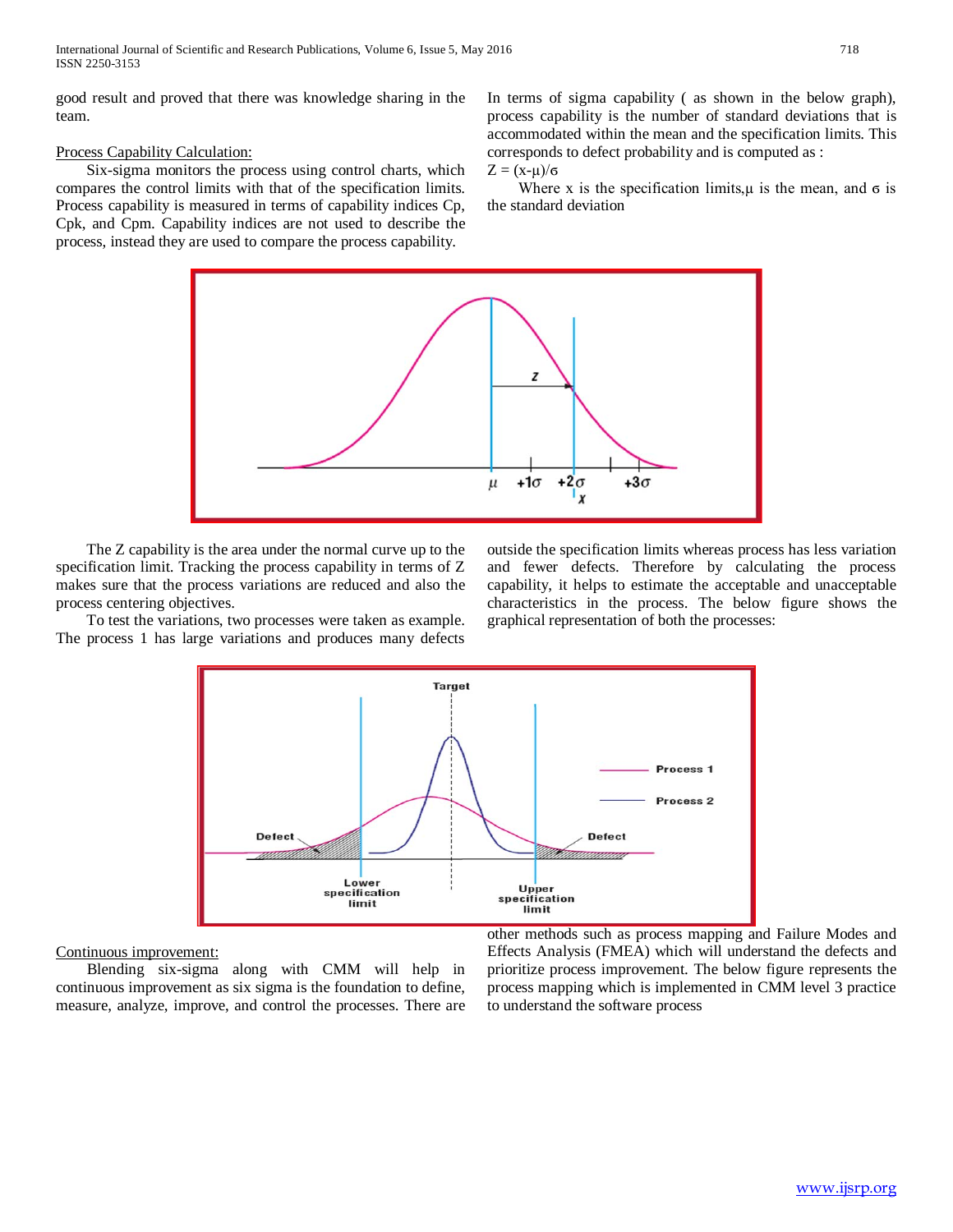

 Process mapping shows the order of the process elements and its interfaces, and interdependencies among the elements. It also helps to identify any process delays and loops, identify problem spots and improvement targets.

## **Comparing ISO 9001 with CMM**

 There are lots of differences and similarities between ISO 9001and CMM. The below table describes the clauses of ISO 9001 with that of CMM key process areas and that are not well addressed in CMM. The Column named 'Strong relationship contains a straightforward relationship between the key process areas in CMM and common features in ISO 9001. The column named 'Judgmental relationship' contains certain points which needs detail explanation in determining a reasonable relationship. The clauses control of customer supplied product (4.7) and handling, storage, Packaging Preservation, and delivery (4.15) are not well addressed in CMM. There are other clauses such as corrective and preventive action (4.14) and statistical techniques (4.20).

 The main difference between ISO 9001 and CMM is that CMM mainly concentrates on the software industry whereas as ISO has a much wider scope that includes hardware, software process materials, and services. Another point of difference is that CMM mainly concentrates on continuous improvement, but ISO 9001 addresses only the minimum criteria necessary for acceptable quality system. The fundamental principle in ISO 9001 is that organization should document which contains instructions on how or what should be done in certain process, whereas CMM gives importance to processes that are documented and practiced as per document.

 ISO 9001 describes minimum criteria for a good quality – management system but CMM does not address any specific issues but is generally holds the concerns of ISO 9001.

There are similarities which has a high degree of overlap between ISO 9001 and CMM. To conclude, the below points are derived based on the comparison of ISO and CMM. An ISO complaint organization need not be satisfy all the key processes

in level 2 of CMM as ISO doesn't address all the CMM practices.

- A level 2 or 3 organization can be considered as complaint with ISO as long as the delivery and installation process is correctly addresses as in clause 4.15 of ISO 9001.
- An organization would need both ISO and CMM practices. An ISO certification is required in the market. In order to achieve it the organization may need to follow the CMM practices.
- In any way, the organization should mainly focus on process improvement not on achieving the score i.e., either the maturity level or certification.

## **Attaining Level 5 Maturity**

 The Systems, Engineering, and Analysis Support Center (SEAS) of the Computer Sciences Corporation attained the Software Engineering Institute's Capability Maturity Model Level 5 in 1998 by adopting certain approach which will help an organization of any size to attain CMM level5 maturity.

SEAS achieved level 5 maturity by identifying four strategies:

- Learning from experience concept was enhanced
- The appearance of an overwhelming number of written processes and standards were addressed.
- The best practices on the projects are sustained.
- Focus should be given to the improved end product rather than the benchmark and detailed standards.

 The below figure shows the process improvement technique which is driven from the concept of learning from experience. In this concept the project is treated as an experiment. The attention is given to the key activities such as communication, establishment of goals, measurement of change and experience sharing. The SEAS has built its foundation on the QIP model to improve its program.